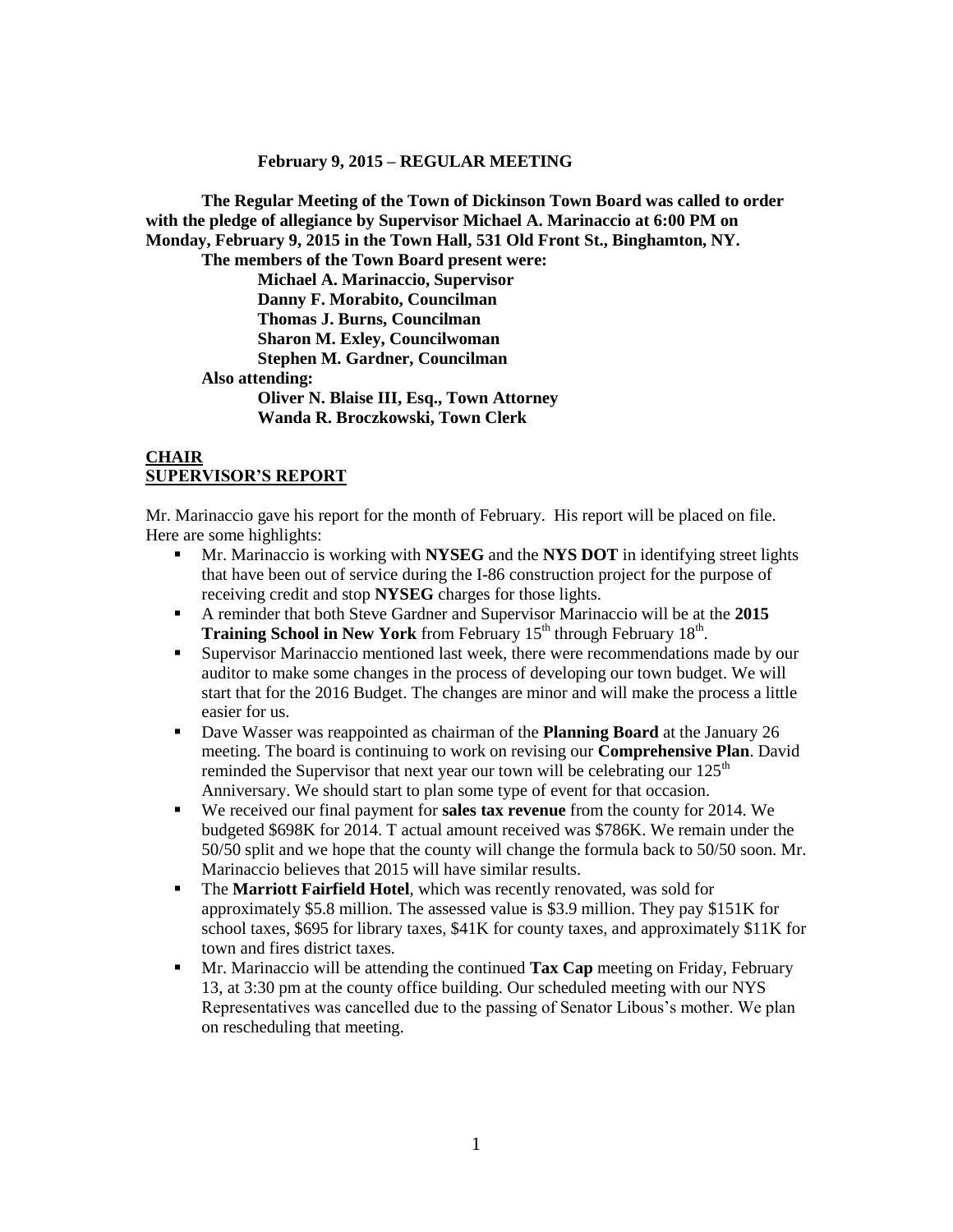# **SUPERVISOR'S REPORT (Continued)**

- The **Super 8 Hotel** on Old Front St. was recently sold. More information will be shared as soon as it is available. (check on unpaid water/sewer bills)
- Mr. Marinaccio continues to attend the **SUNY-Best** meetings. Last week's meeting was a continuation of a 3 part class on sustainable energy and conservation of electricity and natural gas.
- Supervisor Marinaccio and board members attended the Annual Oath of Office for the **Prospect Terrace Fire Company** on Saturday, February 7th. Mr. Marinaccio gave a brief State of the Town. The event was well attended and everyone had a great time. Giving the Oath to the Ladies Auxiliary was added to the event this year.
- Supervisor Marinaccio continues to receive many calls and comments regarding the great job that our public works staff is doing during snow storms.
- Supervisor Marinaccio is in receipt of the Town Clerk's Monthly Finance Report.
- **Code violations:** None.
- **Dog Control Officer's report**: Supervisor Marinaccio is in receipt of the monthly report.
- **NYSEG** warning letters None received
- 16 Francis Street there was a drug bust.
- Time Warner rate increases.

## **PUBLIC COMMENTS**

Supervisor Marinaccio opened the meeting to public comments, there were none.

# **APPROVAL OF MINUTES**

On a motion by Councilwoman Exley seconded by Councilman Burns to approve the Work Session January 5, 2015 and Regular Meeting Minutes of January 12, 2015. All in favor. Vote - 5 Ayes, Nays-0.

#### **ABSTRACTS for approval**

On Motion from Councilman Morabito, seconded by Councilman Burns to approve abstract # 2 in the amount of  $$196,061.06$ . Vote Ayes – 5, Nays – 0.

Supervisor Marinaccio voting Aye Councilman Morabito voting Aye Councilman Burns voting Aye Councilwoman Exley Aye Councilman Gardner Aye Unanimously passed and noted as duly adopted.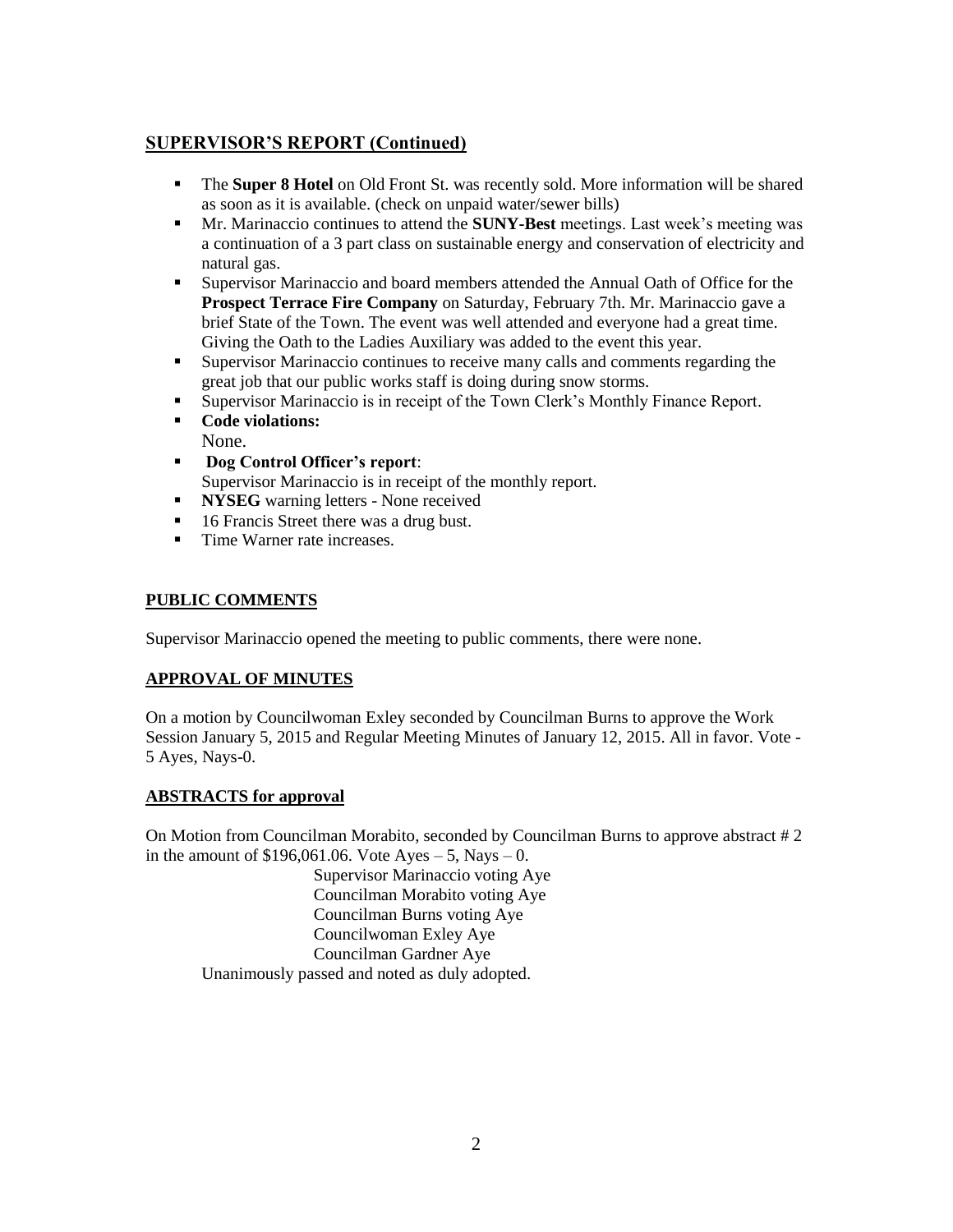**Abstract Summary of Audited Vouchers for Funds respectively in the amount(s) of \$:**

| <b>General Fund</b>                          | \$15,901    |
|----------------------------------------------|-------------|
| <b>Part Town</b>                             | \$270.00    |
| <b>Highway</b>                               | \$34,569.38 |
| <b>Fire districts</b>                        | \$47,000.00 |
| <b>Light Districts</b>                       | \$8,056.35  |
| <b>Refuse &amp; Garbage</b>                  | \$7,862.42  |
| <b>Sewer Operating Dist.</b>                 | \$1,468.92  |
| <b>Water Operating Dist.</b>                 | \$80,482.19 |
| <b>Water Debt-Water Line/Replace/Repairs</b> | \$00.00     |

**Voucher #2 for February 2015 year in the amount of \$196,061.06:**

## **ATTORNEY**

## **TRANSFER OF PHELPS STREET PROPERTY**

Attorney Blaise advised that his partner, who has been handling the real estate transaction with Mrs. Burke's attorney, has obtained the abstract and title and is currently working on closing possibly in spring 2015. Supervisor Marinaccio is looking for funding and has contacted **BMTS** and a letter is being sent a letter through to the **Southern Tier Economic Development Council**.

## **STATUS OF TOWN OF CHENANGO REGARDING ANNEXATION OF 932 UPPER FRONT STREET TO TOWN OF CHENANGO**

Mr. Blaise is working with the **County Planning Department** to prepare new maps of the adjusted town boundaries following the annexation. The Town Clerk forwarded all paperwork to Attorney Blaise electronically.

## **REVISED REFFERENDUM TO TRANSFER OF MARION STREET TO MR. & MRS. KATUSHA**

Attorney Blaise provided a revised **Permissive Referendum** notice and the revised description survey at the Work Session for the board to review. With no questions or concerns, Mr. Blaise directed the Town Clerk to publish it in the press within 10 days of today's meeting.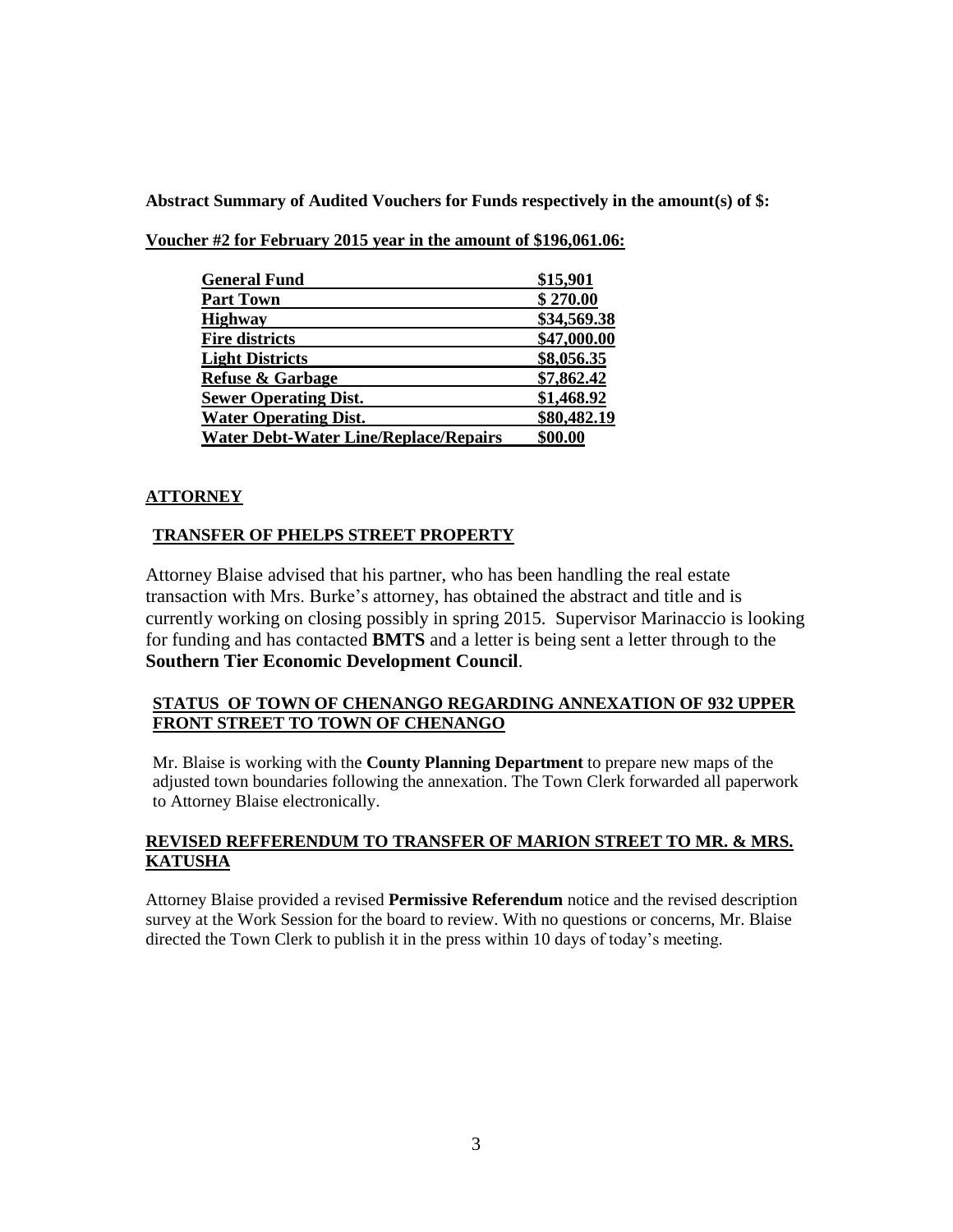## **RESOLUTION 2015-2**

#### **RESOLUTION AND PERMISSIVE REFERENDUM FOR TRANSFER OF MARION STREET PROPERTY**

The following Resolution was offered by Councilman Gardner, who moved its adoption, seconded by Councilwoman Exley.

BE IT RESOLVED, by the Town Board of the Town of Dickinson, Broome County, New York as follows:

**A RESOLUTION, REVISING RESOLUTION NO. 55-2014 ADOPTED ON NOVEMBER 10, 2014, DECLARING CERTAIN REAL PROPERTY, AS DESCRIBED IN THE SURVEY OF PAUL B. KOERTS, LS, WHICH IS ON FILE IN THE TOWN CLERK'S OFFICE, AND IS LOCATED AT THE WESTERN END OF MARION STREET, AS SURPLUS, AUTHORIZING THE TOWN BOARD TO DISPOSE OF SAID PARCEL, AND AUTHORIZING THE SUPERVISOR TO EXECUTE ANY DOCUMENTS NECESSARY TO EFFECTUATE SAID TRANSFER.**

The question of adoption of the foregoing Resolution was duly put to a vote on roll call which resulted as follows: All in favor. Vote  $Ayes - 5$ , Nays  $- 0$ . Supervisor Marinaccio voting Aye Councilman Morabito voting Aye Councilman Burns voting Aye Councilwoman Exley Aye Councilman Gardner Aye

All in favor.

Full copy of the resolution is attached hereto.

#### **PARTICIPATE IN THE COUNTY'S SHARED SERVICE GROUP**

Supervisor Marinaccio was not able to find any municipality who already participate in **Shared Service** group resolution. Mr. Marinaccio also left a message with Deputy County Executive John Bernardo. It has to do with the tax-cap scenario and the main question is: "Who gets credit for the **Shared Services** action, the Town or the County?" It remains to be answered.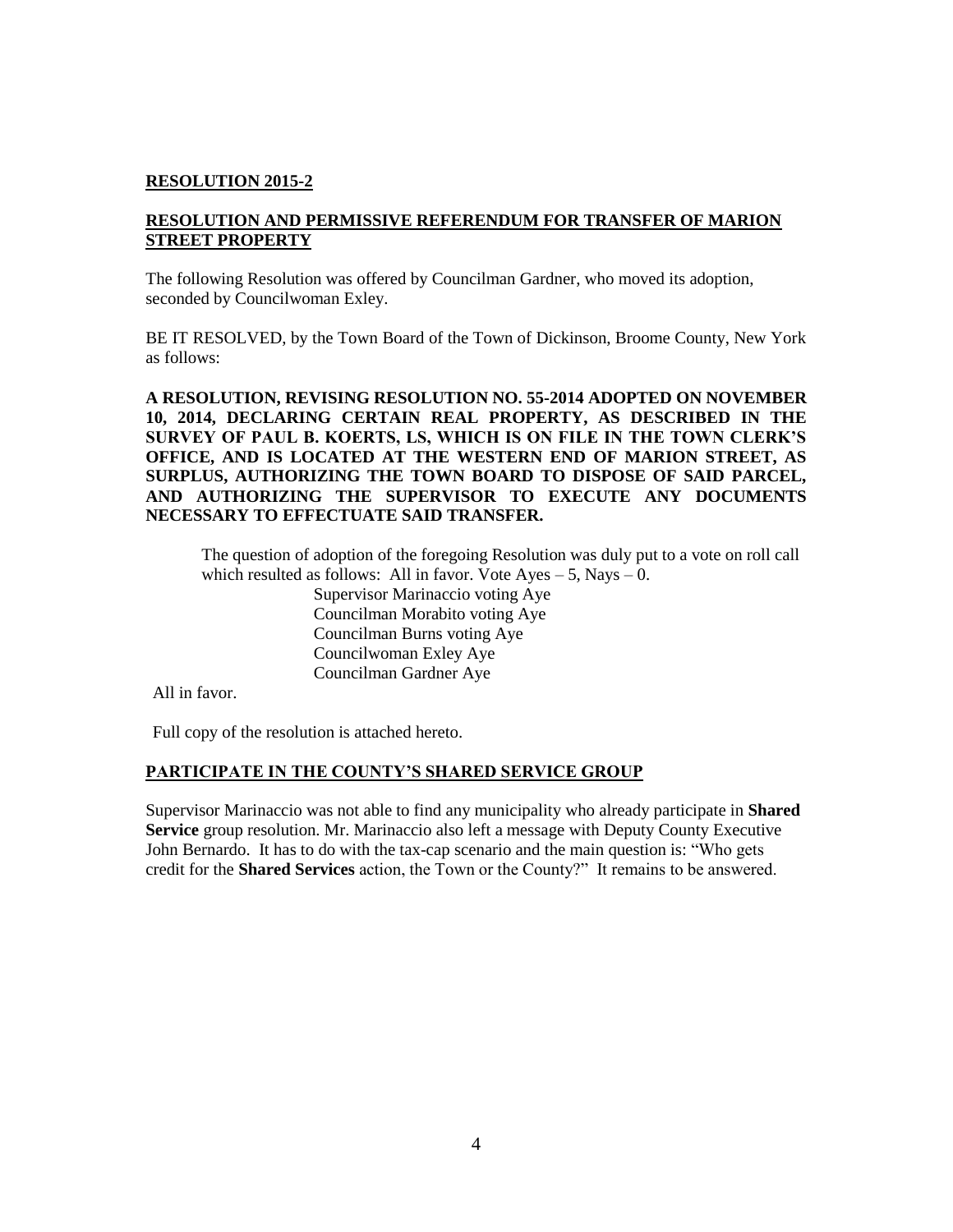# **STATE REGULATIONS BUILDING CODES**

A discussion was had about the recent **New York State** regulation mandating 30 days to resolve Code issues. Concerns were raised with local laws for junk or unlicensed vehicles, high grass and snow on sidewalks being in conflict with provisions of the **State Building Code**. Supervisor Marinaccio was in communication with an official from the **NYS Association of Towns** about this issue, which will be discussed at the annual meeting in NYC later in the month

It was discussed that a matter of imminent threats to life or public safety could be brought in Supreme Court to get around the 30 day notice provision, but this could be very costly to the municipality. Hopefully this will get challenged by the **NYS AOT** regarding the new regulation in **§1203.5**.

## **RESOLUTION 2015-3**

#### **RESOLUTION TO TRANSFER THE SEWER DEBT SERVICE FUNDS TO THE SEWER OPEARATING FUND IN THE AMOUNT OF \$60,880.**

The following Resolution was offered by Councilman Morabito, who moved its adoption, seconded by Councilman Burns.

BE IT RESOLVED, by the Town Board of the Town of Dickinson, Broome County, New York as follows: **A RESOLUTION, TO TRANSFER THE SEWER DEBT SERVICE FUNDS TO THE SEWER OPEARATING FUND IN THE AMOUNT OF \$60,880.** Supervisor Marinaccio reviewed the recommendation by the auditor to move it to the **Sewer Operating Fund** during our recent self-audit conducted by Michael Giovinazzo, a former New York State Auditor. In order to transfer these funds a resolution needs to be passed to transfer \$60,880 left over from the **Sewer Debt Service Funds**.

The question of adoption of the foregoing Resolution was duly put to a vote on roll call which resulted as follows: All in favor. Vote  $Ayes - 5$ , Nays  $- 0$ . Supervisor Marinaccio voting Aye Councilman Morabito voting Aye Councilman Burns voting Aye Councilwoman Exley Aye Councilman Gardner Aye

All in favor.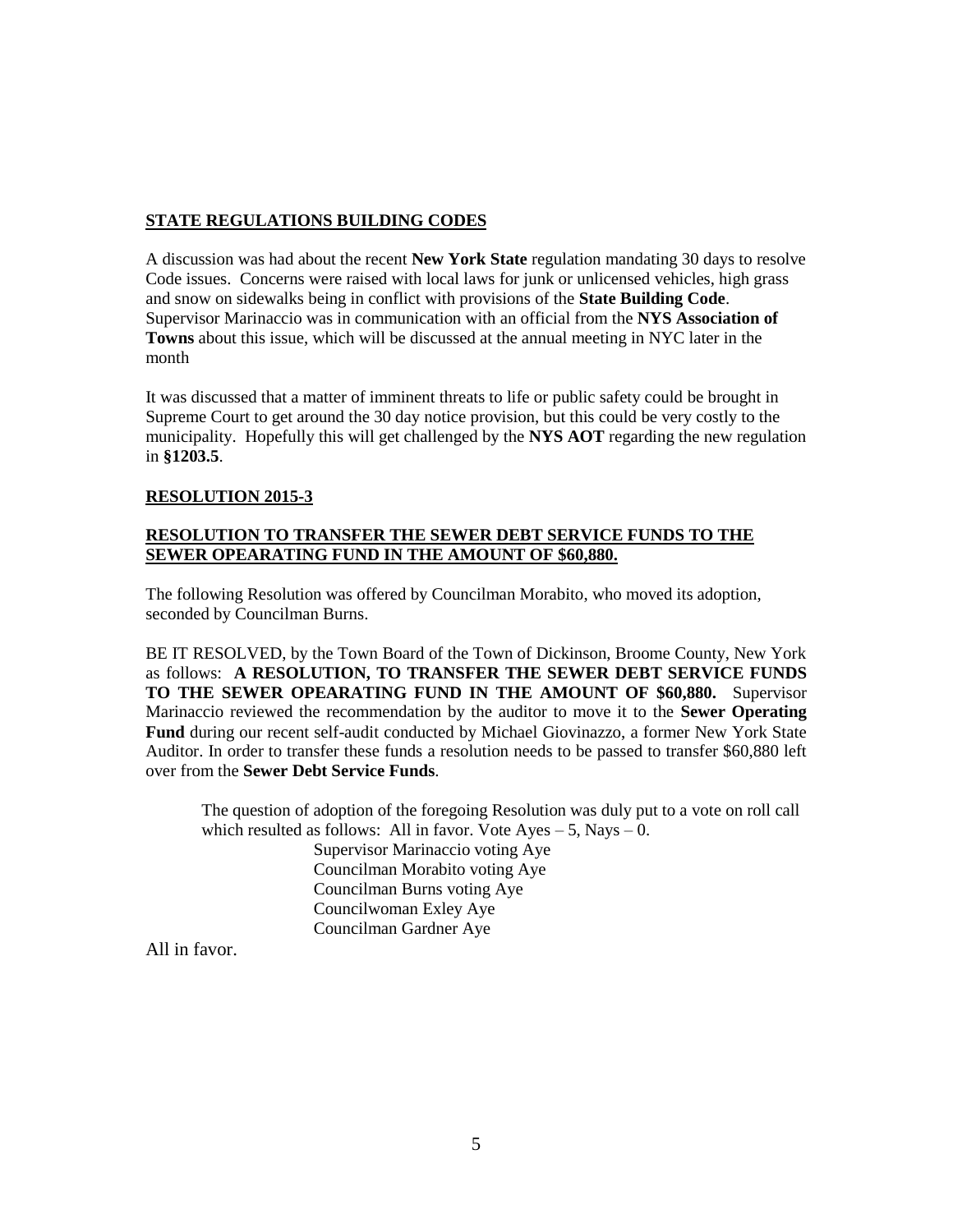# **CHAIR**

# **COMMITTEE REPORTS:**

#### **PUBLIC WORKS – WATER & HIGHWAY DEPARTMENT**

- 1. Public Works Commissioner Kie spoke with the **DOT** regarding the ongoing future I-86 and Front Street interchange projects sound Barrier near Sowden Street. DOT has to remove the 'old' retaining wall and in order to do this we will need a resolution passed to perform the work in the right-of-way.
- 2. The **Exit 5** interchange that meets with Front Street will begin this summer.
- 3. A multi-purpose lane will be implement at the corner of Bevier Street going south at the bypass heading toward the City of Binghamton. This is to augment and service walkers and bicyclists. Unless the state or county cover it, this 1,000 foot section of the multipurpose lane, parallel to Front St. would most likely require it be maintained by the Town. Supervisor Marinaccio sees this as additional highway work. The board's fear is we will have to hire someone to maintain the planned multi-purpose lane.
- 4. Joel Kie, Public Works Commissioner reported the **2015 SCHEDULE AND COLLECTION PROCEDURS FOR YARD WASTE** post cards will be mailed to residents of the Town of Dickinson and Village of Port Dickinson by the later part of the week.
- 5. Annual Clean-up Day is scheduled for Saturday April  $25<sup>th</sup>$ , awaiting approval from the County.
- 6. During all ongoing talks with the **Village of Port Dickinson** on **Highway Consolidation,** Public Works Commissioner along with Supervisor Marinaccio would need to ensure they comply with our Town practices and modus operandi.
- 7. The **Town of Chenango** turned our water off today due to maintenance issues with their system.

# **PLANNING & ZONING BOARD**

The Planning Board continues to work on the **Comprehensive Plan.** There is a meeting on January  $26<sup>th</sup>$  at 6:00.

Zoning – nothing new.

#### **CODE ENFORCEMENT**

**Code Enforcer** Rafferty had no issues to report.